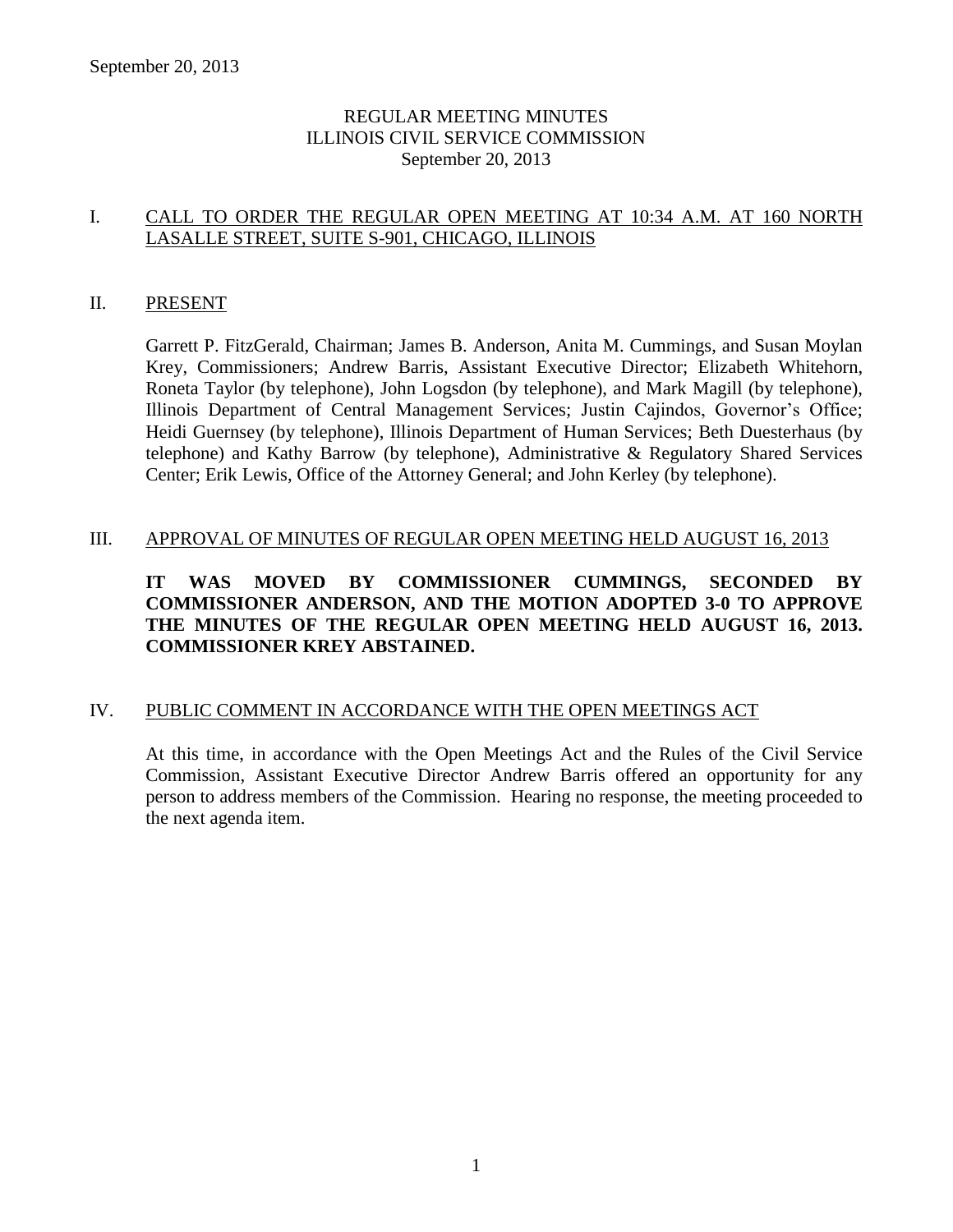#### $V<sub>r</sub>$ EXEMPTIONS UNDER SECTION 4d(3) OF THE PERSONNEL CODE

# A. Report on Exempt Positions from Illinois Dept. of Central Management Services

|               | Total            | Number of Exempt |
|---------------|------------------|------------------|
| <u>Agency</u> | <b>Employees</b> | Positions        |
|               |                  |                  |
|               |                  |                  |
|               |                  |                  |
|               |                  |                  |
|               |                  |                  |
|               |                  |                  |
|               |                  |                  |
|               |                  |                  |
|               |                  |                  |
|               |                  |                  |
|               |                  |                  |
|               |                  |                  |
|               |                  |                  |
|               |                  |                  |
|               |                  |                  |
|               |                  |                  |
|               |                  |                  |
|               |                  |                  |
|               |                  |                  |
|               |                  |                  |
|               |                  |                  |
|               |                  |                  |
|               |                  |                  |
|               |                  |                  |
|               |                  |                  |
|               |                  |                  |
|               |                  |                  |
|               |                  |                  |
|               |                  |                  |
|               |                  |                  |
|               |                  |                  |
|               |                  |                  |
|               |                  |                  |
|               |                  |                  |
|               |                  |                  |
|               |                  |                  |
|               |                  |                  |
|               |                  |                  |
|               |                  |                  |
|               |                  |                  |
|               |                  |                  |
|               |                  |                  |
|               |                  |                  |
|               |                  |                  |
|               |                  |                  |
|               |                  |                  |
|               |                  |                  |
|               |                  |                  |
|               |                  |                  |
|               |                  |                  |
|               |                  |                  |
|               |                  |                  |
|               |                  |                  |
|               |                  |                  |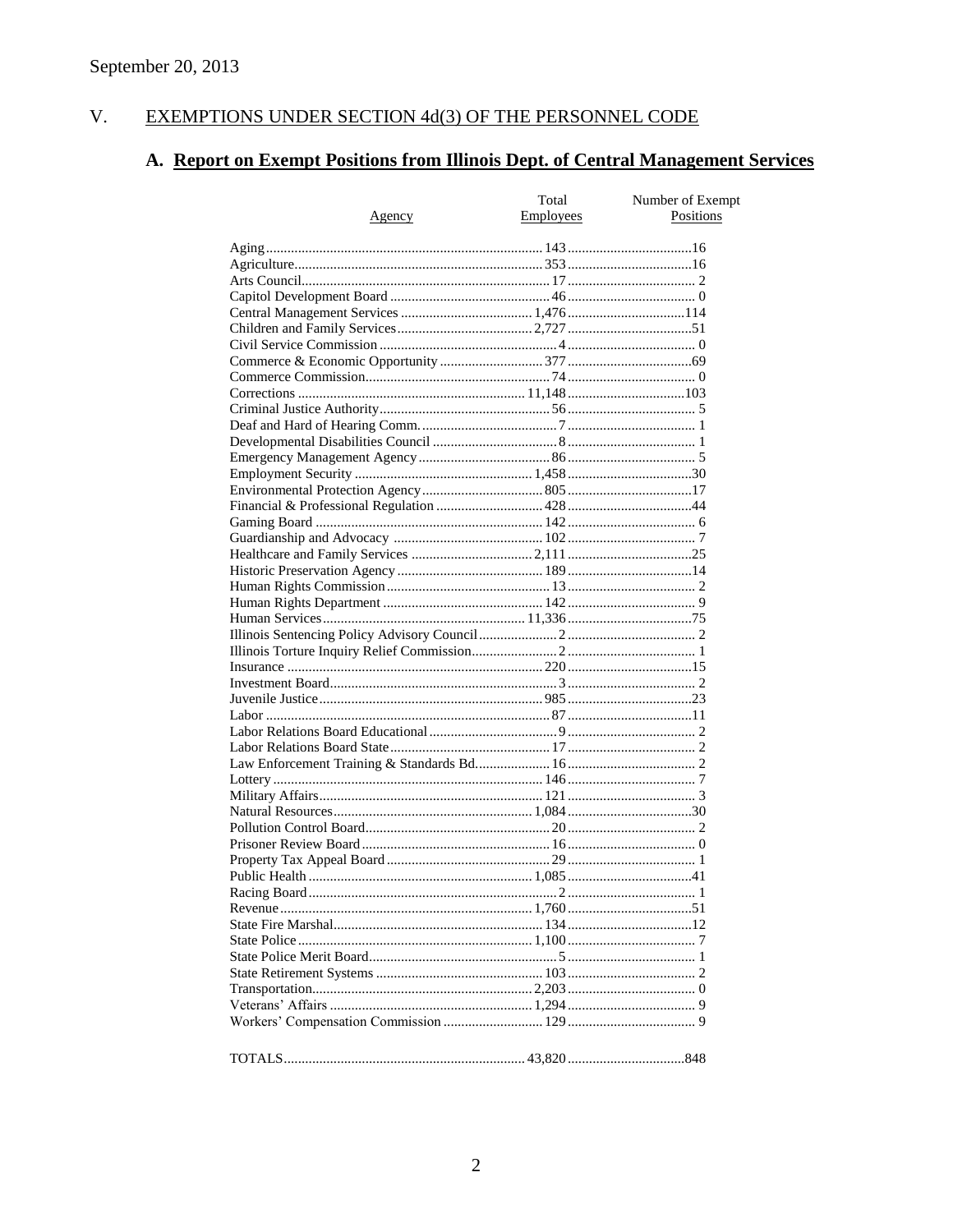#### **B. Governing Rule – Section 1.142 Jurisdiction B Exemptions**

- a) The Civil Service Commission shall exercise its judgment when determining whether a position qualifies for exemption from Jurisdiction B under Section 4d(3) of the Personnel Code. The Commission will consider any or all of the following factors inherent in the position and any other factors deemed relevant to the request for exemption:
	- 1) The amount and scope of principal policy making authority;
	- 2) The amount and scope of principal policy administering authority;
	- 3) The amount of independent authority to represent the agency, board or commission to individuals, legislators, organizations or other agencies relative to programmatic responsibilities;
	- 4) The capability to bind the agency, board or commission to a course of action;
	- 5) The nature of the program for which the position has principal policy responsibility;
	- 6) The placement of the position on the organizational chart of the agency, board or commission;
	- 7) The mission, size and geographical scope of the organizational entity or program within the agency, board or commission to which the position is allocated or detailed.
- b) The Commission may, upon its own action after 30 days notice to the Director of Central Management Services or upon the recommendation of the Director of the Department of Central Management Services, rescind the exemption of any position that no longer meets the requirements for exemption set forth in subsection (a). However, rescission of an exemption shall be approved after the Commission has determined that an adequate level of managerial control exists in exempt status that will insure responsive and accountable administrative control of the programs of the agency, board or commission.
- c) For all positions currently exempt by action of the Commission, the Director of Central Management Services shall inform the Commission promptly in writing of all changes in essential functions, reporting structure, working title, work location, position title, position number or specialized knowledge, skills, abilities, licensure or certification.
- d) Prior to granting an exemption from Jurisdiction B under Section 4d(3) of the Personnel Code, the Commission will notify the incumbent of the position, if any, of its proposed action. The incumbent may appear at the Commission meeting at which action is to be taken and present objections to the exemption request.

(Source: Amended at 34 Ill. Reg. 3485, effective March 3, 2010)

\* \* \*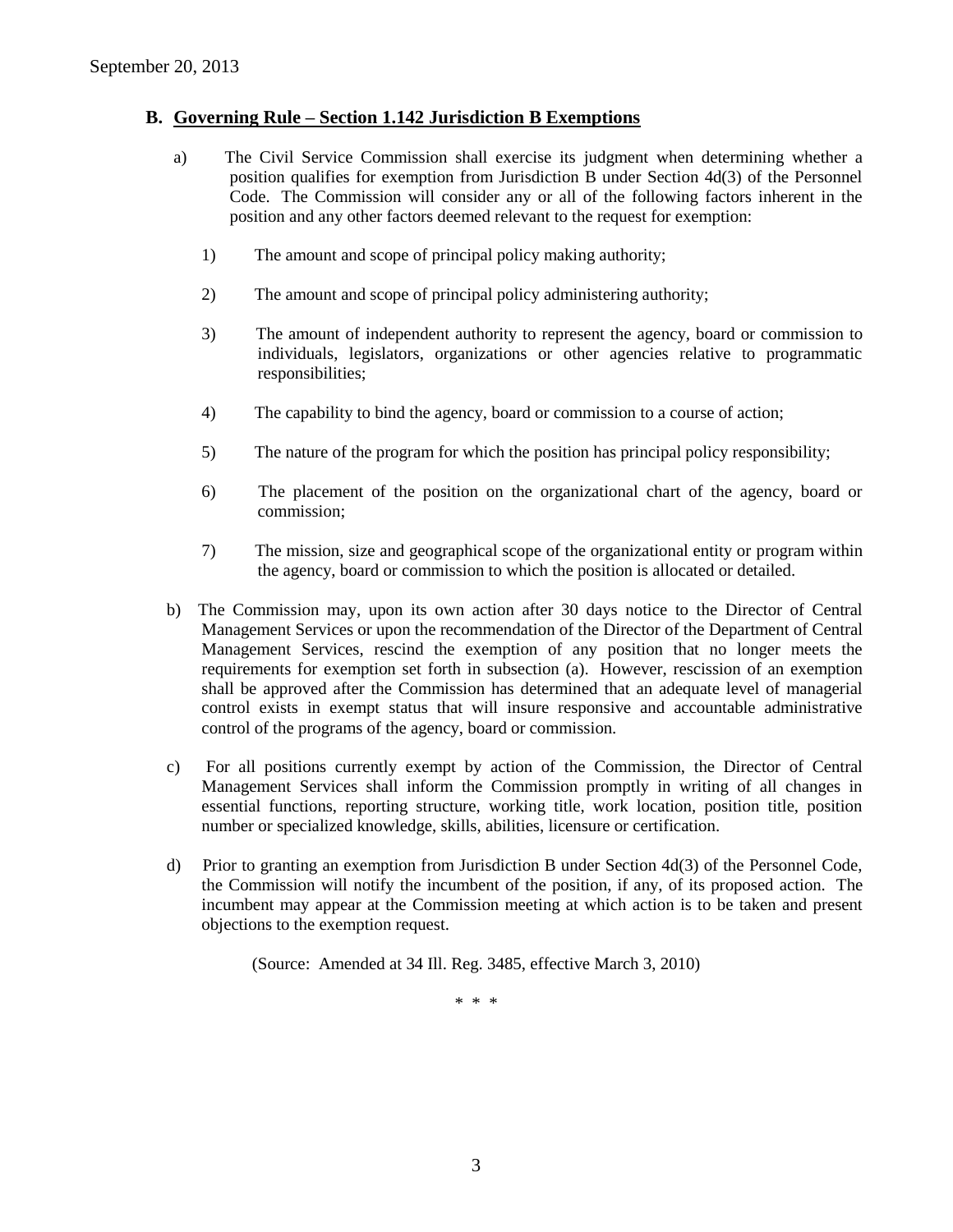# **C. Requests for 4d(3) Exemption**

Assistant Executive Director Andrew Barris reported the following regarding the proposed 4d(3) exempt requests designated as items C through E:

 As to Item C, this request is for a Legislative Liaison position with the Department of Human Services, a position that reports to the Manager of the Office of Legislation who reports to the Secretary. This position represents the agency before legislators, intergovernmental entities and special interest groups concerned with laws administered by the agency. If approved, it would be one of only three exempt positions in the Office of Legislation. The agency has indicated it is not contemplating any additional requests at this time.

P.A. 97-1172 amended the Illinois Public Labor Relations Act and defined a legislative liaison as a person whose job duties require them to regularly communicate with officials or staff of the General Assembly for the purpose of influencing any legislative action. Commission Staff is using this definition as guidance when evaluating exemption requests for legislative positions. Since the position description indicates this position performs such duties and the agency confirmed that, Staff recommends approval of this request.

Chairman Fitzgerald inquired whether there were going to be any more exemptions requests, and if so, is it possible to make the request in a group submission instead of doing it piecemeal. Heidi Guernsey stated that there were not going to be any more exemption requests.

 As to Items D and E, the agencies requested these requests be continued to the October meeting.

# **IT WAS MOVED BY COMMISSIONER KREY, SECONDED BY COMMISSIONER ANDERSON, AND THE MOTION ADOPTED 4-0 TO GRANT THE REQUEST FOR 4D(3) EXEMPTION FOR THE FOLLOWING POSITION:**

**C: Legislative Liaison (DHS)**

**IT WAS MOVED BY COMMISSIONER CUMMINGS, SECONDED BY COMMISSIONER KREY, AND THE MOTION ADOPTED 4-0 TO CONTINUE THE REQUESTS FOR 4D(3) EXEMPTION FOR THE FOLLOWING POSITIONS:**

- **D: Chief Information Technology Officer (CMS)**
- **E: Policy Advisor (HPA)**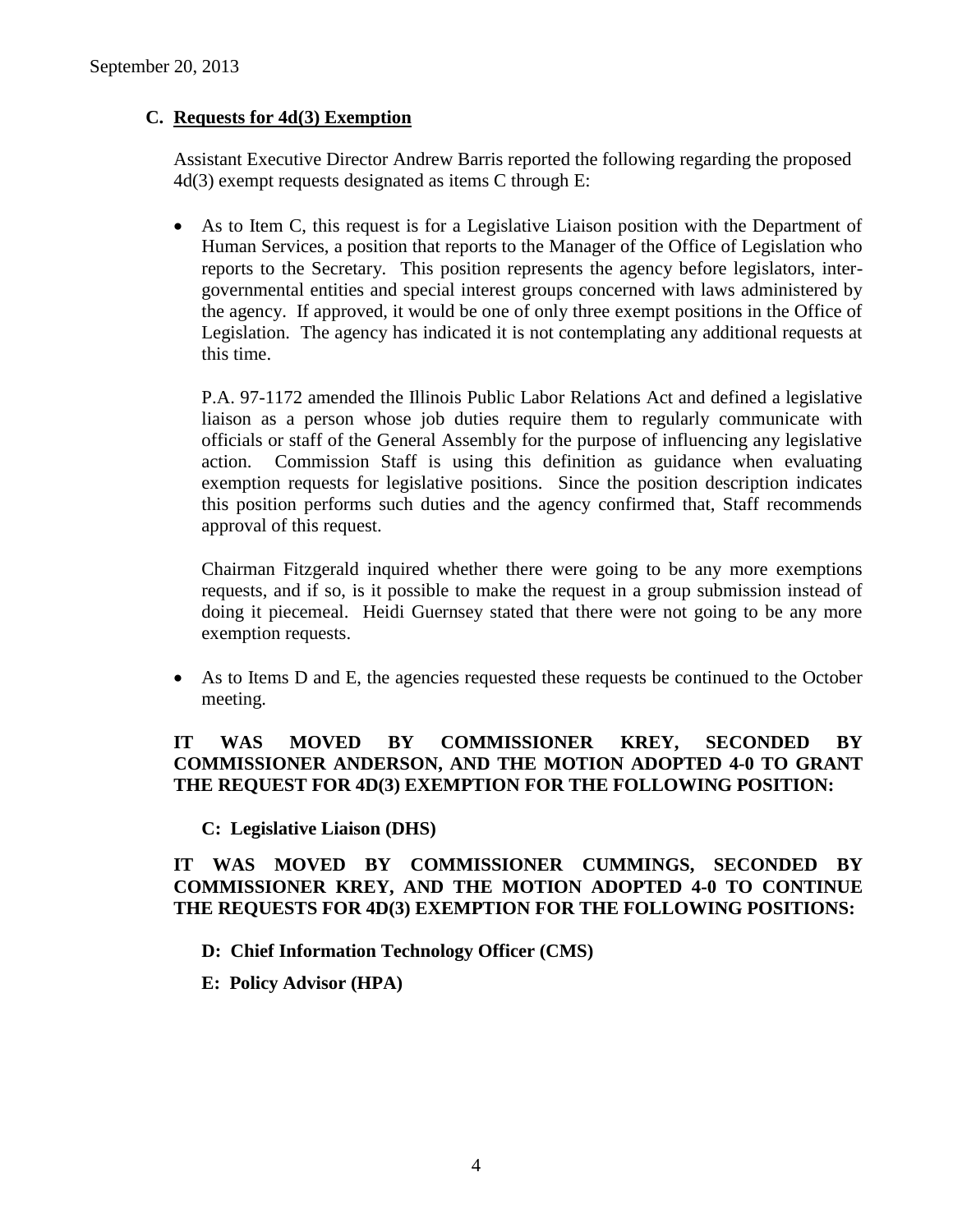## **The following 4d(3) exemption request was granted on September 20, 2013:**

# Position Number | 13852-10-19-040-00-02 Position Title | Executive II Bureau/Division Legislation Functional Title | Legislative Liaison Incumbent Vacant Supervisor Manager, Office of Legislation, who reports to the Secretary Location | Cook County

### **C. Illinois Department of Human Services**

#### **The following 4d(3) exemption requests were continued on September 20, 2013:**

#### **D. Illinois Department of Central Management Services**

| <b>Position Number</b>  | 40070-37-00-000-40-01                       |
|-------------------------|---------------------------------------------|
| Position Title          | Senior Public Service Administrator         |
| Bureau/Division         | <b>Information Technology</b>               |
| <b>Functional Title</b> | <b>Chief Information Technology Officer</b> |
| Incumbent               | Vacant                                      |
| Supervisor              | Director                                    |
| Location                | <b>Sangamon County</b>                      |

#### **E. Illinois Historic Preservation Agency**

| <b>Position Number</b>  | 40070-48-40-000-00-01               |
|-------------------------|-------------------------------------|
| Position Title          | Senior Public Service Administrator |
| Bureau/Division         | Administration                      |
| <b>Functional Title</b> | Policy Advisor                      |
| Incumbent               | Vacant                              |
| Supervisor              | Director                            |
| Location                | <b>Sangamon County</b>              |

#### VI. CLASS SPECIFICATIONS

The following class titles were submitted for creation and revision by the Director of the Illinois Department of Central Management Services:

A. Painter (revise) Painter Foreman (create)

Staff Analysis: Assistant Executive Director Andrew Barris stated that the staff approved the revision of the Painter class and the creation of Painter Foreman class because the Central Management Services determined that the individual in the Painter class performing the Painter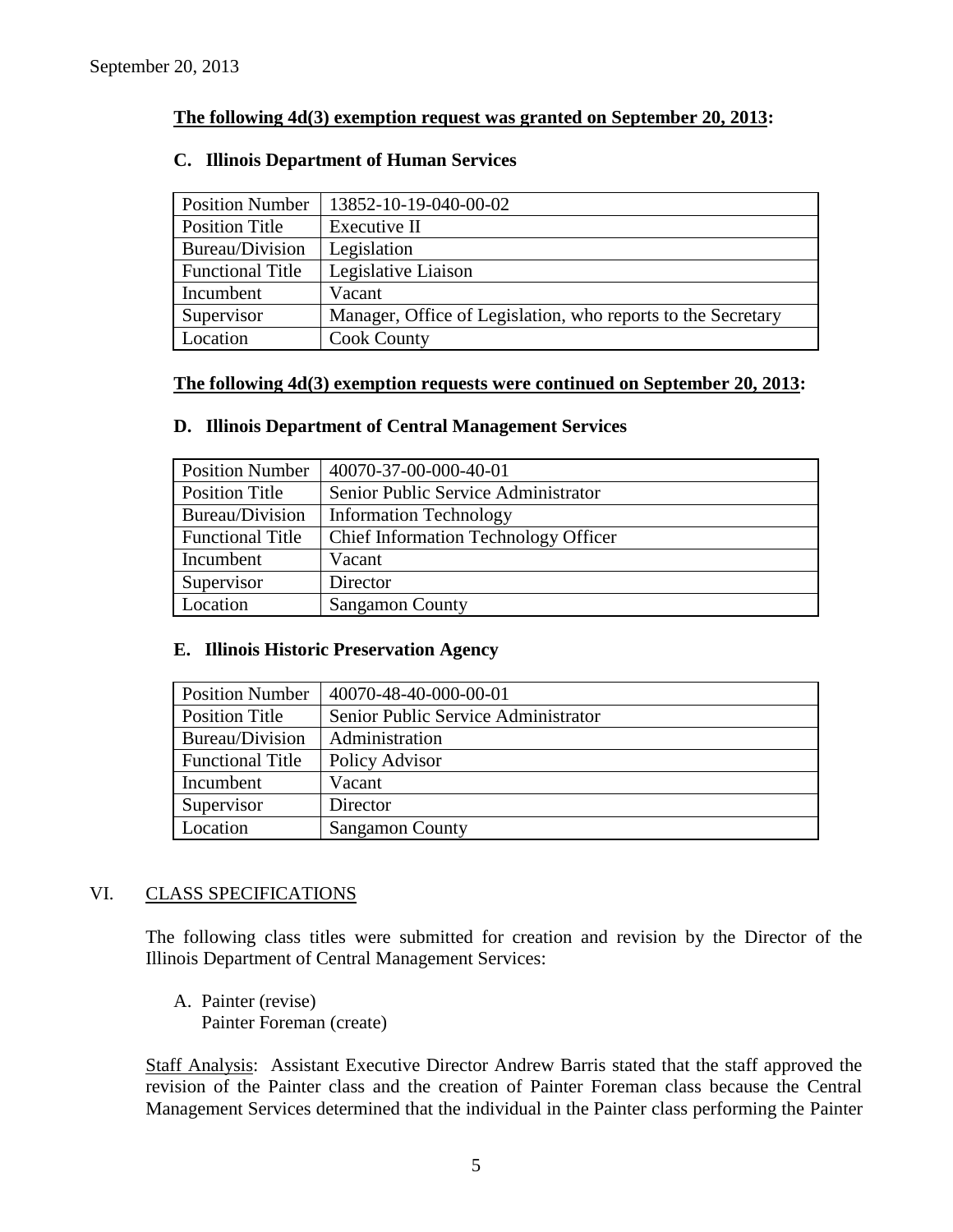Foreman duties was performing supervisory duties and getting paid for those duties without a class in existence allowing such pay under the prevailing wage rate.

B. Pharmacy Manager (create)

Staff Analysis: Assistant Executive Director Andrew Barris stated that the staff approved the creation of the Pharmacy Manager class because the new class more adequately conforms to the requirements Section 1.45 of the Rules of the Civil Service Commission in describing the duties of the position and identifying differentials than when it was previously classified in the broad-banded Senior Public Service Administrator, option 8P (Pharmacist license) class. John Logsdon, Central Management Services-Technical Services, indicated that the Public Service Administrator and Senior Public Service Administrator positions were created in 1993 and 1994 and that the creation of the Pharmacy Manager class specification more specifically describes the duties within the class.

# **IT WAS MOVED BY COMMISSIONER ANDERSON, SECONDED BY COMMISSIONER KREY, AND THE MOTION ADOPTED 4-0 TO APPROVE THE CREATION AND REVISION OF THE FOLLOWING CLASS TITLES TO BE EFFECTIVE OCTOBER 1, 2013:**

- **A. Painter (revise) Painter Foreman (create)**
- **B. Pharmacy Manager (create)**

# **IT WAS MOVED BY COMMISSIONER CUMMINGS, SECONDED BY COMMISSIONER KREY, AND THE MOTION ADOPTED 4-0 TO DISAPPROVE ANY CLASS SPECIFICATIONS RECEIVED BY THE COMMISSION NOT CONTAINED IN THIS REPORT TO ALLOW ADEQUATE STUDY.**

Oral Argument before the Commission on Illinois Department of Human Services (DHS), Petitioner v. George P. Hardin, (Hardin) Respondent, DA-24-12: Andrew Barris, Assistant Executive Director, indicated that the Motion for Oral Argument that was granted on September 17, 2013 would allow five minutes for each party for oral argument before the Commission.

John Kerley, on behalf of the Respondent, argued that Hardin was denied due process because of the agency's failure to comply with Section 302.705 of the Personnel Rules as he was denied the opportunity to address at the pre-disciplinary meeting the specific citation to the rules he allegedly violated before he was discharged.

Assistant Attorney General Erik Lewis, on behalf of the Petitioner, argued that Hardin was not denied due process because the charges against him always remained the same, he was given the specific rules allegedly violated when he was discharged and months prior to the hearing, and the pre-disciplinary charges contained individual headings and specific language describing the conduct at issue.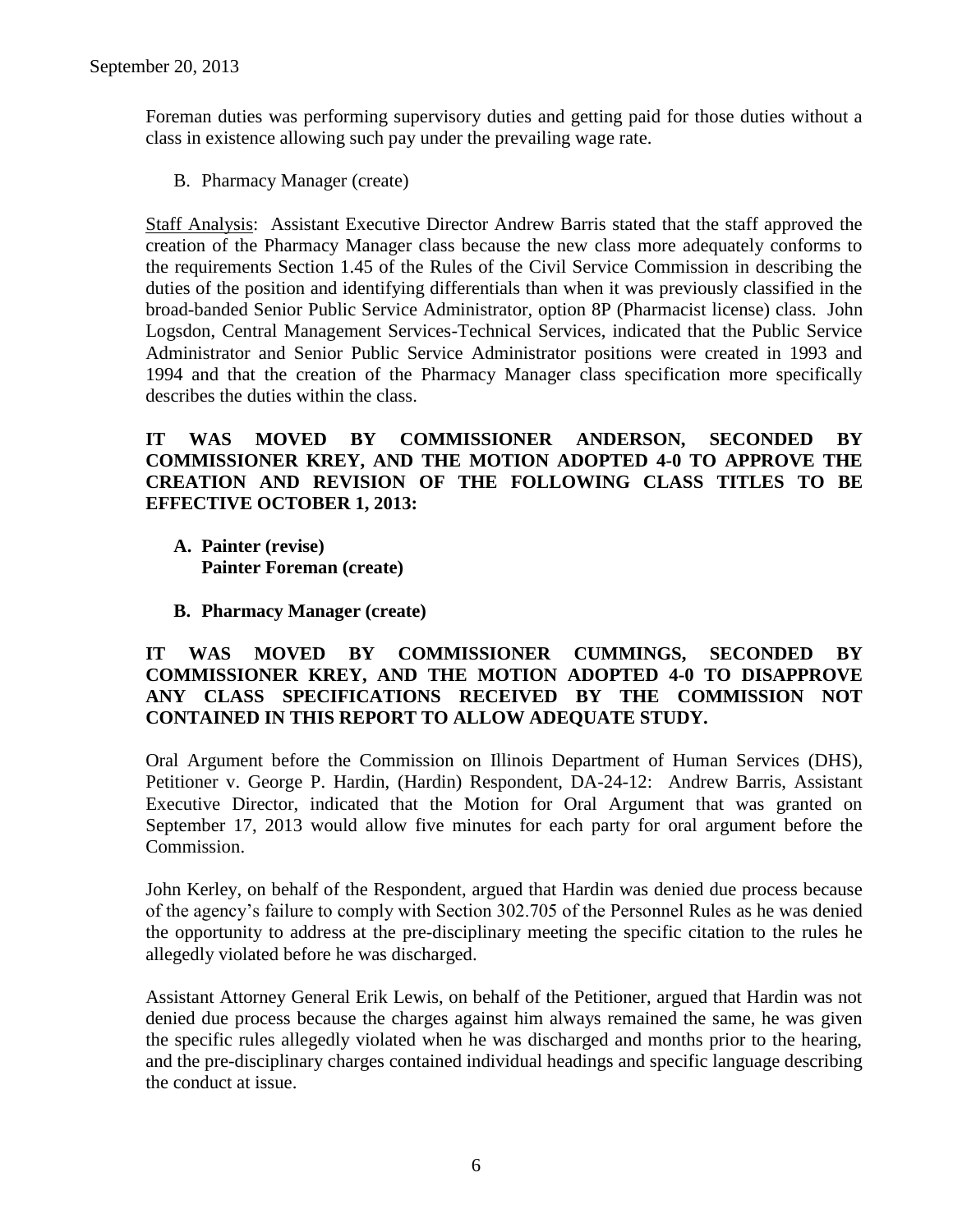#### VII. MOTION TO CLOSE A PORTION OF THE MEETING

**IT WAS MOVED BY COMMISSIONER KREY, SECONDED BY CHAIRMAN FITZGERALD, AND BY ROLL CALL VOTE THE MOTION ADOPTED 4-0 TO CLOSE A PORTION OF THE MEETING PURSUANT TO SUBSECTIONS 2(c)(1), 2(c)(4), AND 2(c)(11) OF THE OPEN MEETINGS ACT.**

| <b>FITZGERALD</b> | <b>YES</b> | <b>ANDERSON</b> | YES        |
|-------------------|------------|-----------------|------------|
| <b>CUMMINGS</b>   | YES.       | <b>KREY</b>     | <b>YES</b> |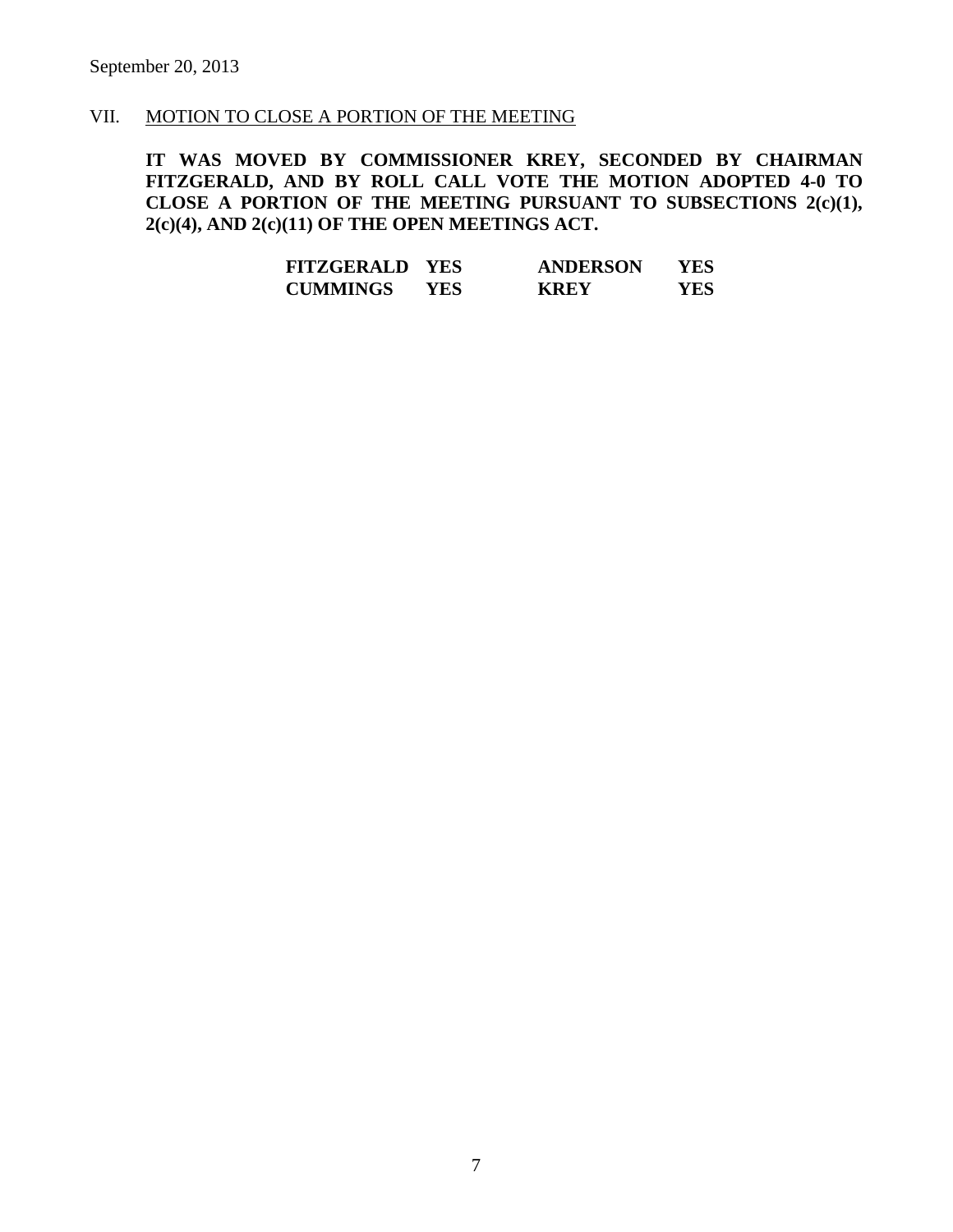#### VIII. RECONVENE THE OPEN MEETING

Upon due and proper notice the regular open meeting of the Illinois Civil Service Commission was reconvened at 160 North LaSalle Street, Suite S-901, Chicago, Illinois at 11:15 a.m.

#### PRESENT

Chairman Garrett P. FitzGerald; James B. Anderson, Anita M. Cummings, and Susan Moylan Krey, Commissioners; Andrew Barris, Assistant Executive Director; and John Kerley (by telephone).

#### IX. NON-MERIT APPOINTMENT REPORT

The Personnel Code permits non-merit appointments for a limited period of time, i.e., emergency appointments shall not exceed 60 days and shall not be renewed, and positions shall not be filled on a temporary or provisional basis for more than six months out of any twelve-month period. Consecutive non-merit appointments are not violative of the Code; however, they do present a possible evasion of merit principles and should be monitored.

| <b>Agency</b>                         | 7/31/13        | 8/31/13        | 8/31/12               |
|---------------------------------------|----------------|----------------|-----------------------|
| Aging                                 |                | 2              | $\mathcal{D}_{\cdot}$ |
| Agriculture                           | $\overline{c}$ | $\mathfrak{D}$ |                       |
| <b>Arts Council</b>                   |                | 1              |                       |
| <b>Central Management Services</b>    | $\mathfrak{D}$ | $\mathfrak{D}$ |                       |
| <b>Children and Family Services</b>   | 10             | 12             |                       |
| <b>Employment Security</b>            | 0              | 0              |                       |
| <b>Healthcare and Family Services</b> | 21             | 19             |                       |
| <b>Historic Preservation Agency</b>   | 0              | 11             |                       |
| <b>Human Services</b>                 |                |                | 3                     |
| Insurance                             |                | 0              | 0                     |
| <b>Natural Resources</b>              | 0              | 0              | 10                    |
| Property Tax Appeal Board             | 3              | 3              | 0                     |
| <b>Public Health</b>                  | $\overline{2}$ | $\overline{2}$ | 0                     |
| Revenue                               | 5              | 5              | $\overline{2}$        |
| <b>State Police Merit Board</b>       |                |                | 0                     |
| Transportation                        |                | $\bf{0}$       | 11                    |
| Veterans' Affairs                     |                | 5              | 2                     |
| <b>Totals</b>                         | 54             | 66             | 55                    |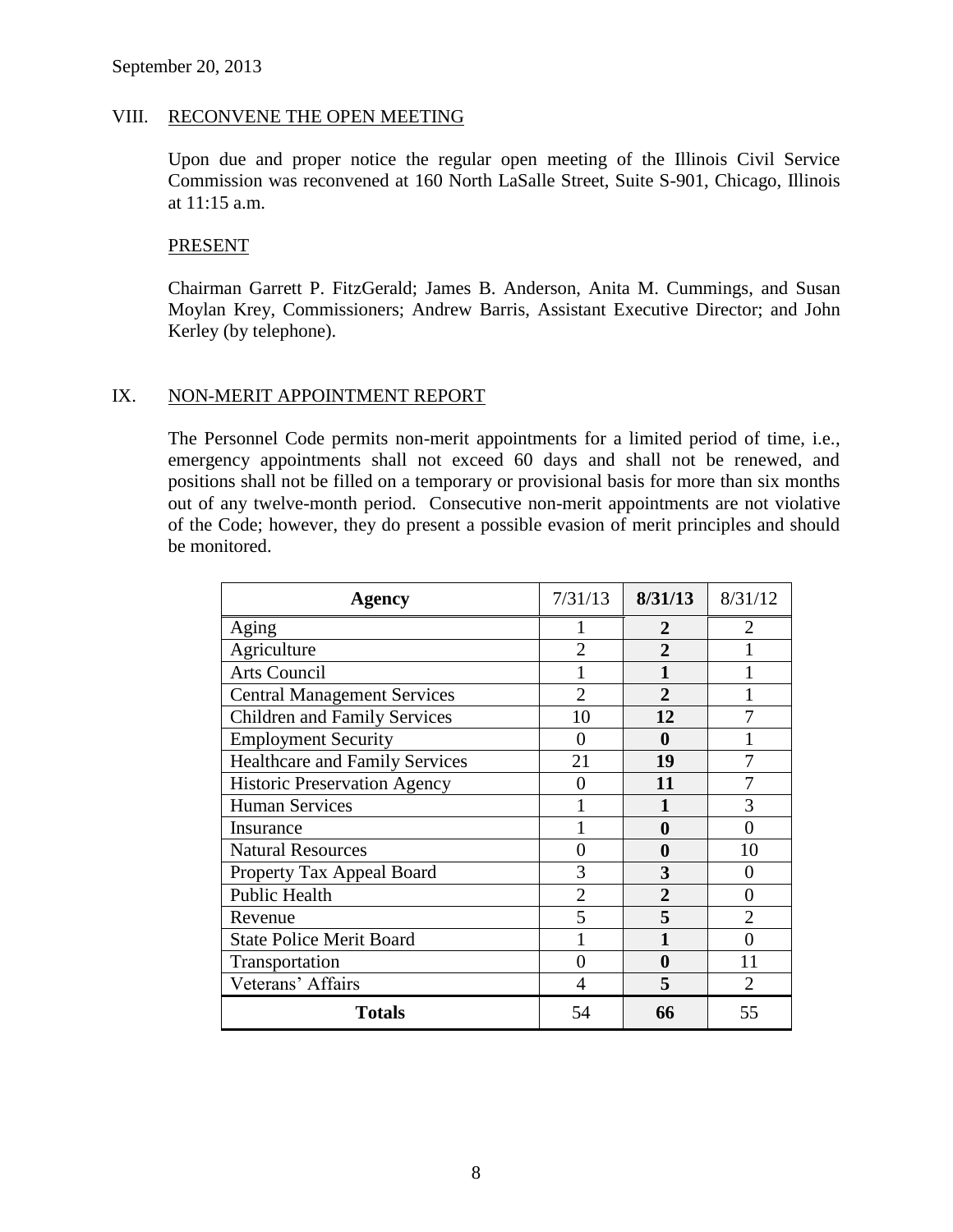# X. INTERLOCUTORY APPEAL

### **DA-31-13**

| Employee | <b>Marie Dismukes</b>        | <b>Appeal Date</b>   | 2/20/13                         |
|----------|------------------------------|----------------------|---------------------------------|
| Agency   | Juvenile Justice             | <b>Decision Date</b> | 9/09/13                         |
| Type     | Discharge                    | ALJ                  | Daniel Stralka                  |
| Issue(s) | <b>Motion to Voluntarily</b> | Proposal for         | Grant the Motion subject to the |
|          | <b>Withdraw Charges</b>      | Decision             | approval of the Commission.     |

**IT WAS MOVED BY COMMISSIONER CUMMINGS, SECONDED BY COMMISSIONER KREY, AND BY ROLL CALL VOTE OF 4-0 THE MOTION ADOPTED TO AFFIRM AND ADOPT THE ADMINISTRATIVE LAW JUDGE'S PROPOSAL FOR DECISION TO GRANT THE MOTION TO VOLUNTARILY WITHDRAW CHARGES.**

| <b>FITZGERALD</b> | <b>YES</b> | <b>ANDERSON</b> | YES |
|-------------------|------------|-----------------|-----|
| <b>CUMMINGS</b>   | YES.       | <b>KREY</b>     | YES |

#### XI. PUBLICLY ANNOUNCED DECISION RESULTING FROM APPEAL

#### **DA-24-12**

| Employee                | George P. Hardin      | Appeal Date         | 9/27/11           |
|-------------------------|-----------------------|---------------------|-------------------|
| Agency                  | <b>Human Services</b> | Decision Date       | 9/06/13           |
| Appeal Type   Discharge |                       | <b>Proposal for</b> | Discharge upheld. |
| <b>ALJ</b>              | <b>Andrew Barris</b>  | Decision            |                   |

**IT WAS MOVED BY COMMISSIONER KREY, SECONDED BY COMMISSIONER CUMMINGS, AND BY ROLL CALL VOTE OF 4-0 THE MOTION ADOPTED TO MODIFY AND ADOPT THE ADMINISTRATIVE LAW JUDGE'S PROPOSAL FOR DECISION TO UPHOLD THE DISCHARGE. IT IS HEREBY DETERMINED THAT THE WRITTEN CHARGES FOR DISCHARGE HAVE BEEN PARTIALLY PROVEN BUT THE UNIQUE FACTUAL CIRCUMSTANCES SURROUNDING THE DISCHARGE DO NOT RISE TO THE LEVEL WHICH SOUND PUBLIC OPINION RECOGNIZES AS GOOD CAUSE FOR THE EMPLOYEE TO NO LONGER HOLD THE POSITION. GIVEN HARDIN'S CONTINUOUS SERVICE DATE OF 1996 WITH NO PRIOR DISCIPLINE SIMILAR TO THE NATURE OF THE CHARGES IN THIS CASE COMBINED WITH THE FACT THAT THE EVIDENCE INDICATES THAT WEIGLER WAS THE ONLY PERSON WHO HEARD HARDIN'S STATEMENTS AT ISSUE ON JULY 11, 2011 YET TESTIFIED THAT HE DID NOT BELIEVE THAT HARDIN MADE A THREAT BUT WAS 'VENTING' AND THE EVIDENCE THAT INSPECTOR GENERAL DAVIS RAISED HIS VOICE AND USED PROFANITY ON JULY 13, 2011 BUT DID NOT RECEIVE DISCIPLINE FOR HIS PARTICIPATION IN THE ARGUMENT ARE ALL**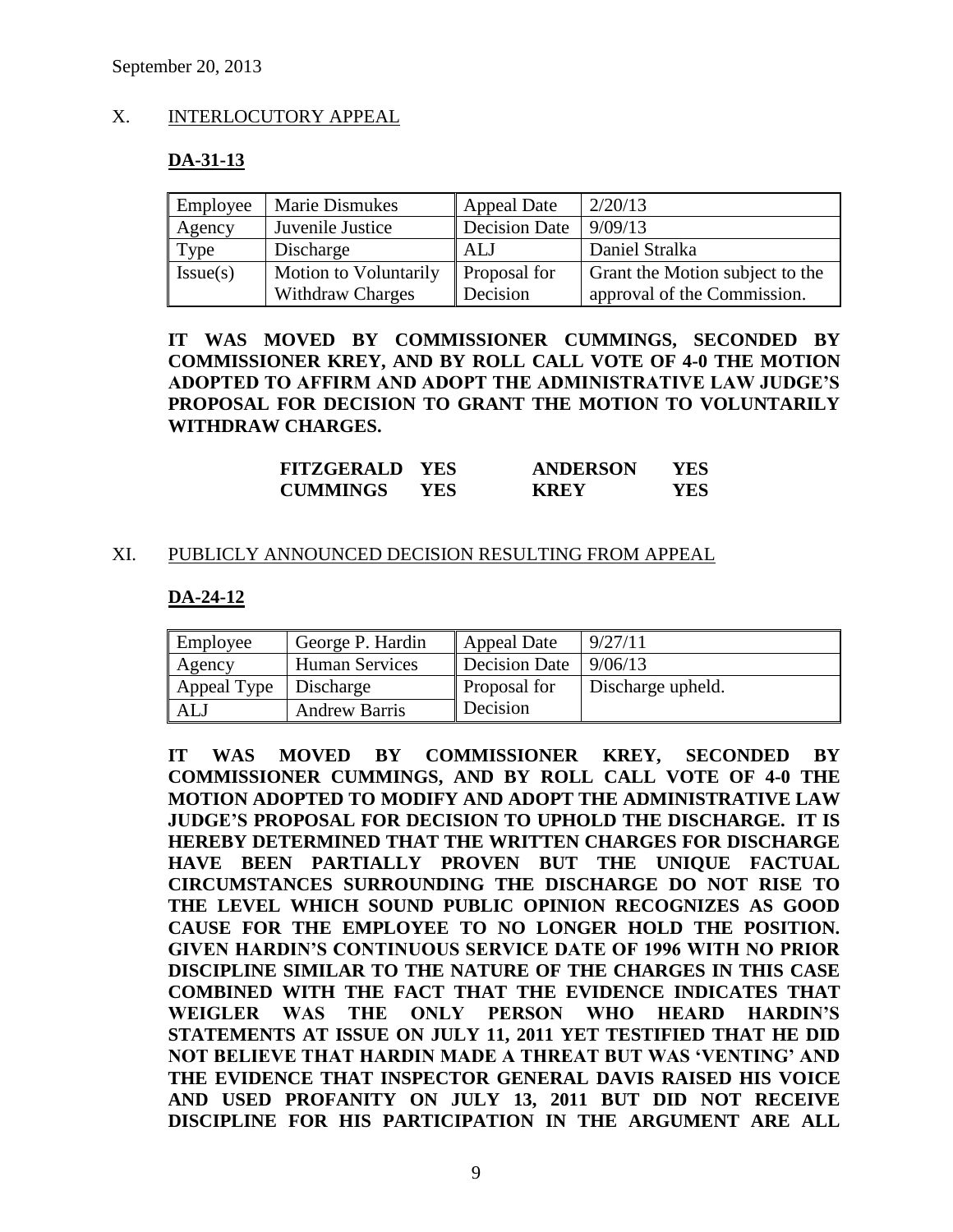**CONSIDERATIONS THAT SUPPORT A LESSER FORM OF DISCIPLINE THAN DISCHARGE. THE PARTIALLY PROVEN CHARGES WARRANT THE SUSPENSION OF HARDIN FOR A PERIOD OF 90 DAYS PLUS THE DURATION OF HIS SUSPENSION PENDING DISCHARGE.**

| <b>FITZGERALD</b> | <b>YES</b> | <b>ANDERSON</b> | YES |
|-------------------|------------|-----------------|-----|
| <b>CUMMINGS</b>   | YES.       | <b>KREY</b>     | YES |

#### XII. APPEAL TERMINATED WITHOUT DECISION ON THE MERITS

#### **DA-3-14**

| Employee    | Ernest E. Lloyd                     | <b>Appeal Date</b>  | 08/19/13                      |
|-------------|-------------------------------------|---------------------|-------------------------------|
| Agency      | Employment Security   Decision Date |                     | 09/11/13                      |
| Appeal Type | <b>Discharge</b>                    | <b>Proposal for</b> | Dismissed subject to approval |
| ALJ         | Daniel Stralka                      | Decision            | of the Commission; settled.   |

**IT WAS MOVED BY COMMISSIONER KREY, SECONDED BY COMMISSIONER ANDERSON, AND BY ROLL CALL VOTE OF 4-0 THE MOTION ADOPTED TO AFFIRM AND ADOPT THE ADMINISTRATIVE LAW JUDGE'S PROPOSAL FOR DECISION TO DISMISS THE APPEAL AS THE EMPLOYEE FILED A WITHDRAWAL DUE TO SETTLEMENT ON SEPTEMBER 11, 2013.**

| <b>FITZGERALD YES</b> |      | <b>ANDERSON</b> | YES |
|-----------------------|------|-----------------|-----|
| <b>CUMMINGS</b>       | YES. | <b>KREY</b>     | YES |

#### XIII. STAFF REPORT

Assistant Executive Director Barris reported that:

- Central Management Services Surplus picked up excess equipment on September 3, 2013.
- SECA (State and University Employees Combined Appeal) charitable giving campaign began September 6 and runs through October. This year marks the  $30<sup>th</sup>$ anniversary. Beckie Daniken will be sending information regarding the campaign to Commissioners during the next several weeks.
- The Commission's fiscal year 2014 Affirmative Action Plan has been approved by the Illinois Department of Human Rights.